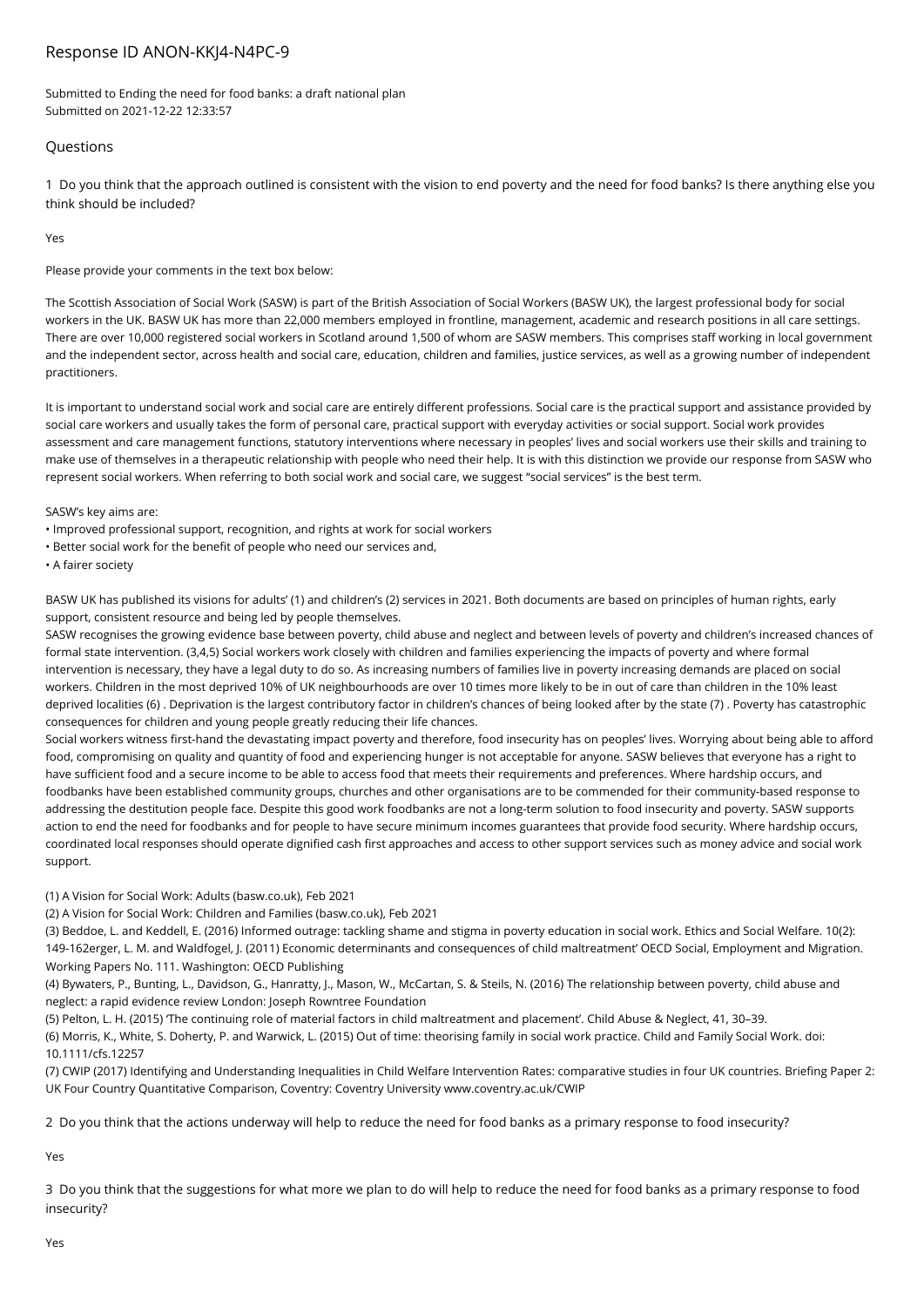4 Is there anything else that you think should be done with the powers we have at a national or local level to reduce the need for food banks as a primary response to food insecurity?

Please provide your comments in the text box below:

YES – the actions underway will help to reduce the need for foodbanks as a primary response to food insecurity. Resourcing the implementation of this activity will be crucial and will demonstrate the commitment to eradicate the foodbank model and replace with dignified alternatives. Food insecurity and hardship through poverty is the result of political decisions. Responsibility for employment law and most welfare benefits, in particular work-related benefits, and immigration sit at a UK level. The relationship between these policy areas and poverty is well documented and requires cross cutting responses UK wide.

YES – The suggestions and list of activity will help but poverty will continue if the welfare system in the UK fails to provide people with adequate resources to meet regular living costs that prevent them being forced to choose between eating and heating for example. SASW particularly welcomes the identification of those groups of people most at risk from food poverty and recognition of particular issues faced by those with protected characteristics and people experiencing socio-economic disadvantage.

The Scottish Government should continue to mitigate where possible policies that contribute to poverty and increase inequality and discrimination. They should ensure that devolved policy decisions do no further harm. The current inhumane system where refugees and asylum seekers have no recourse to public funds and are left destitute should be abolished The Scottish Government should help asylum seekers and refugees who have no recourse to public funds in any way they can.

5 Do you have any views on how we intend to measure impact, and what would give you confidence that we are moving in the right direction?

Please provide your comments in the text box below:

Measuring impact should include both qualitative and quantitative data gathering methods and analysis. There should be evidence of a steady reduction in the number of foodbanks as the need for using them decreases when the alternative initiatives and mitigations take effect. Where people need to access holistic services as described in the consultation, the demand on these should be closely monitored and they should be adequately funded. A clear timeline mapping out milestones en-route to desired change is needed with adequate resources to ensure effective implementation. People with lived experience of food insecurity should be central to impact assessment

6 Is there anything else that you think should be considered in the development of this plan?

Please provide your comments in the text box below:

Many responses to food insecurity are locally based and rely on volunteers, compassionate citizens and kindness as people help each other. This has benefited citizens who receive support from foodbanks but also those who provide it and have signposted and supported people to get the additional help they need. It will be important to harness this to ensure relationships, support networks and capacity that has been built in communities where people help each other is not lost when food banks are no longer required.

About you

What is your name?

Name: Anne-Marie Monaghan

What is your email address?

Email: Anne-Marie.Monaghan@basw.co.uk

Are you responding as an individual or an organisation?

Organisation

What is your organisation?

Organisation: The Scottish Association for Social Work

The Scottish Government would like your permission to publish your consultation response. Please indicate your publishing preference:

Publish response only (without name)

We will share your response internally with other Scottish Government policy teams who may be addressing the issues you discuss. They may wish to contact you again in the future, but we require your permission to do so. Are you content for Scottish Government to contact you again in relation to this consultation exercise?